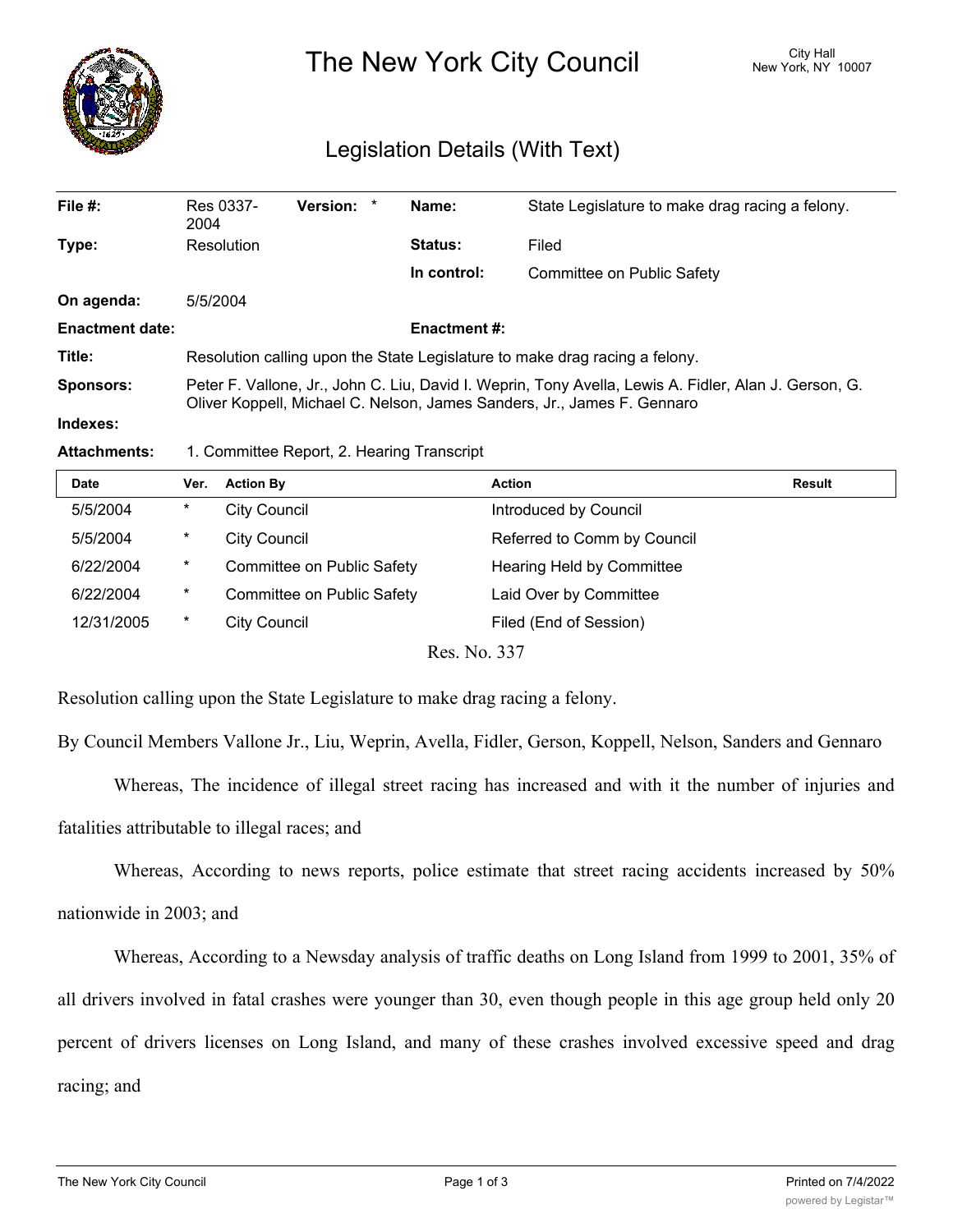#### **File #:** Res 0337-2004, **Version:** \*

Whereas, The serious problem posed by drag racing was again brought to light recently in Fresh Meadows, Queens, where, while attempting to cross Francis Lewis Boulevard, two fourteen-year-olds were seriously injured when they were hit by a car engaged in a drag race; and

Whereas, Although law enforcement has targeted drag racing though such programs as Queens District Attorney Brown's Operation Hermes in 1995, which resulted in numerous arrests and car seizures, the minimal penalties involved for committing this crime do not adequately deter this potentially deadly behavior; and

Whereas, Under the Vehicle and Traffic Law and Penal Law, those who engage in drag racing may be charged with reckless driving in the second degree, prohibited speed contests and races, or reckless endangerment in the second degree, all misdemeanors, with, in most cases, only up to one year in jail as a penalty; and

Whereas, In fact, a person charged with engaging in a prohibited speed contest or race under the Vehicle and Traffic Law only faces up to thirty days in jail and up to a five hundred twenty-five dollar fine for a first offense, and only a jail term of up to six months and a fine of up to seven hundred fifty dollars for the second offense within twelve months of the first offense; and

Whereas, Although Queens District Attorney Brown has recently charged drivers engaged in drag racing with reckless endangerment in the first degree, a Class D felony, proving the elements of this crime, including that the behavior was reckless and under circumstances evincing a depraved indifference to human life, may be difficult; and

Whereas, Drag racing clearly rises to the level of a felony when a serious injury or death is involved; however, stiff penalties should be imposed, and convictions easier to prove, from the mere fact of drag racing, before injury or death occurs; and

Whereas, To assist law enforcement in preventing this dangerous and potentially deadly activity, the State Legislature must amend the law so that the penalty matches the crime; now, therefore, be it

Resolved, That the Council of the City of New York calls on the State Legislature to make drag racing a